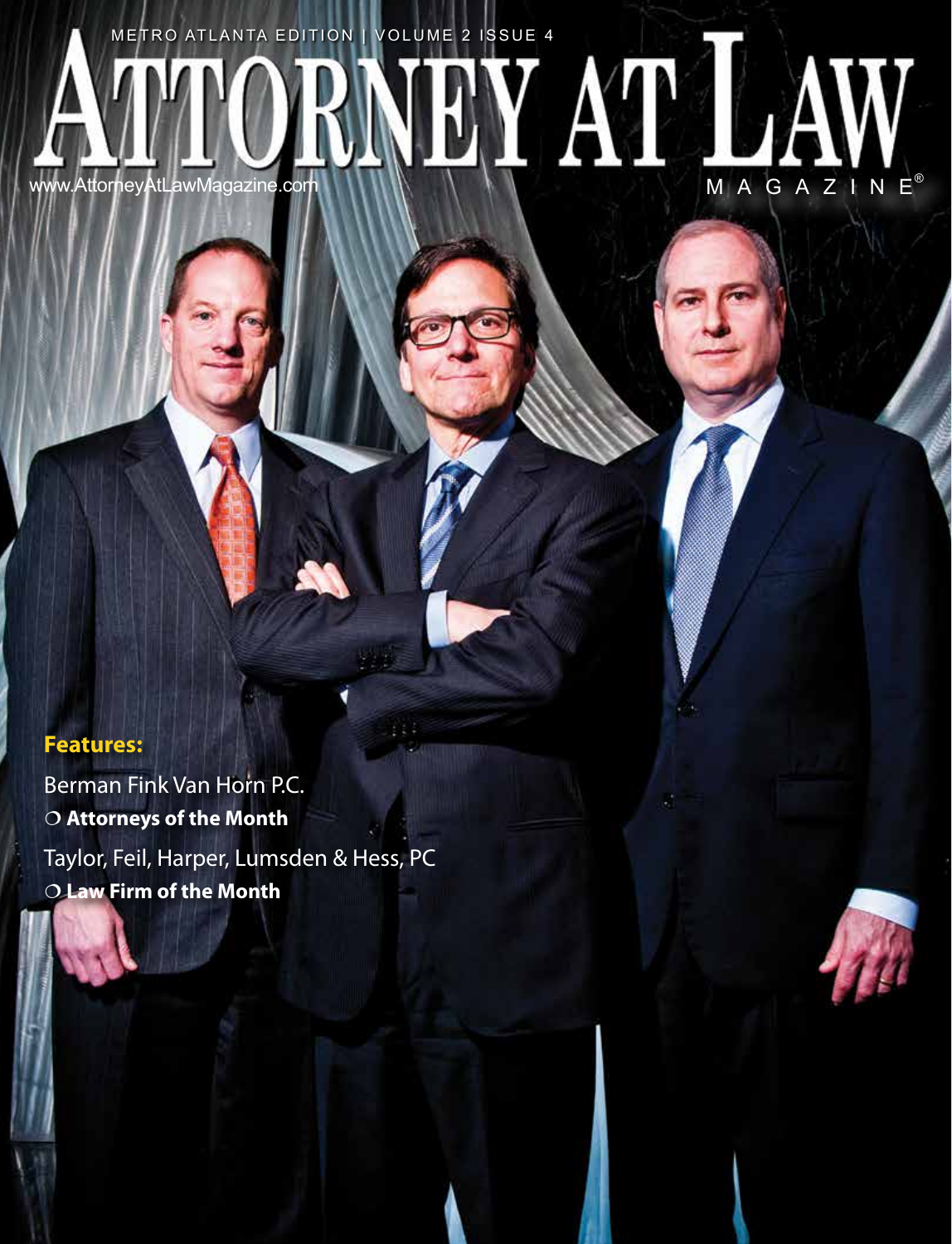# **Berman Fink Van Horn P.C.: Built to Win**

**By Jan Jaben-Eilon**

#### L-R: Jeff Berman, Chuck Van Horn, Bill Piercy, Ken Winkler, Tom Sowers. Front: Benjamin Fink

The vibe in this law firm is like no other. From the start of the meeting, shareholders of the highly respected firm, Berman Fink Van Horn P.C., enthusiastically complete the meeting, shareholders of the highly respected firm, each other's sentences. The brotherhood among the close-knit group is evident. When Ben Fink says, "We're like brothers," Chuck Van Horn immediately adds, "brothers without the sibling rivalry."

More so, they deliver conviction as they describe their law practice, which represents a wide range of business matters, including business litigation and dispute resolution; labor and employment, non-compete, trade secrets and unfair competition litigation; insurance and real estate transactions and litigation; and corporate matters, including mergers and acquisitions.

Indeed, as each of the attorneys explains his area of specialty, he is interrupted by another who embellishes the story or pays his colleague a compliment. It's definitely a supportive group and the attorneys take special note of the culture they have created. The name partners have practiced law together for 16 years and they take pride in a culture where both attorneys and staff are long-termers.

It is the collaborative and entrepreneurial environment that differentiates this law firm from the rest. In addition, it is hard

not to notice that they genuinely like each other. As Jeff Berman explains, "We use a personality assessment in our hiring process to help ensure that we maintain a positive and enjoyable working environment. We want to focus our day on solving clients' problems, rather than our own." This extra measure helps to ensure that clients will feel comfortable using the firm for all of their business needs. "If a client knows and likes one of us, there is a very good chance they will like all of us," says Berman.

Yet, in their hiring they are not looking for cookie-cutter attorneys. "We're not all the same," Berman notes. Fink graduated from Duke University and Berman from the University of North Carolina at Chapel Hill, he notes, illustrating strong rivalries at least in some areas. "But there are certain things that are similar, such as the way we deal with people. We are not willing to sacrifice our culture for the sake of growth." Still, the firm has grown as its reputation has expanded.

#### **Corporate Law**

Berman grew up in a family business, enabling him to see all the challenges inherent in a family-owned enterprise. This background empowers him with the ability to understand both the business and the legal side of a matter, a perspective that has

AT LAW M

Morneys of the Month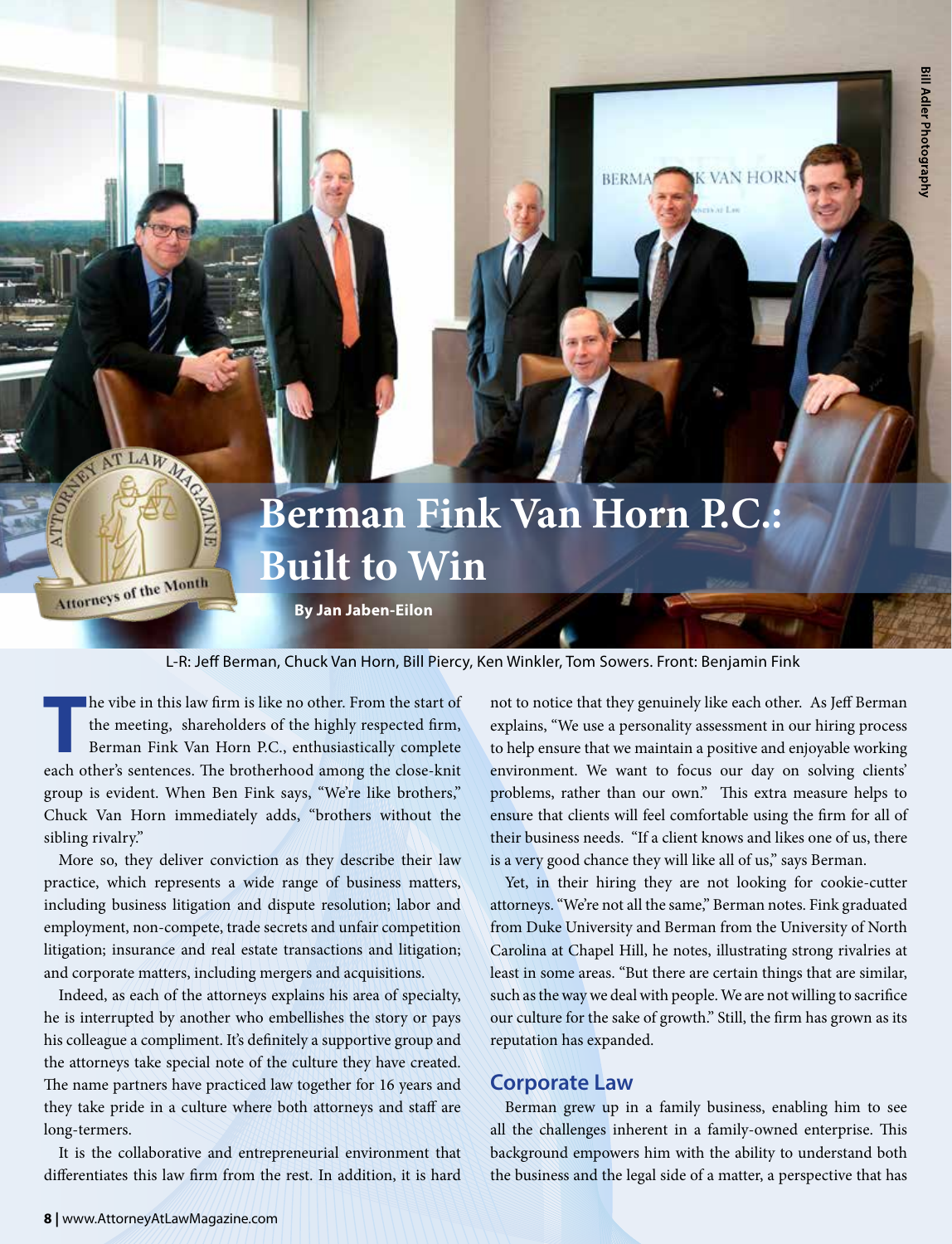earned him great accolades from his clients.

With a general corporate background, Berman along with Shareholder Tom Sowers, is all things corporate. "In the M&A world, for example, we have dealt with a lot of serial and seasoned entrepreneurs," he says. "My team and I are smart people who work fast. We have clients that move along pretty quickly, and we keep up. I get calls and emails at odd hours and from odd locations. There was one client who was concluding a deal in Eastern Europe and I had to get documents to them immediately. If I could not respond right away, they might have lost the deal." This scenario is typical for many of Berman's clients. He also goes on to discuss his frequent role in representing lawyers and law firms, a great testament to his reputation. Oftentimes, says Berman, an attorney will call him to sell or merge his or her own firm. It is also common for family law attorneys to seek Berman's thoughtful approach to ensure that their client's corporate interests and assets will not be compromised by a divorce.

Fink says that finding solutions, a cornerstone of the firm, is most important. He noted that one client credited Berman with saving his company through an incredibly unique approach to a problem that threatened the client's company. According to Fink, Berman's forte is giving excellent legal advice, but not getting in the client's way of making a deal. "[Jeff is] good at coming up with solutions and getting deals done," says Fink. Humbled, but confident, Berman replies, "Some attorneys look at problems. We have solutions."



#### **Employment/Business Litigation: Non Compete, Trade Secrets and Unfair Competition**

While Fink's practice includes litigating a wide range of employment and other business disputes, Van Horn enthusiastically says that "Ben has earned a reputation as the go-to attorney for non-compete, trade secret and other competition-related disputes in Georgia." Fink says, "In my more than 20 years in practice, it seems as if I have seen it all in this arena. Other lawyers often call me to pick my brain on these issues and I am always happy to provide my perspective on both complex and simple issues. This is part of our culture."

Aggressive when necessary, but always the consummate professional, Fink considers litigation a game of chess, not hand-to-hand combat. Fink adds pragmatically, "I work hard to prevent my clients from winning the battle, but losing the war. I bring a strategic mindset to every representation, keeping the big picture with respect to my client's business in the forefront. I work hard to help my clients make good business decisions—rather than emotional ones—that are in the long-term in the best interest of their businesses. In some cases, the best advice is not to file a lawsuit — advice you wouldn't always expect from a litigator."

Perceptive and plainspoken, Fink uses understandable language, rather than legalese, to help his clients make good decisions quickly—which usually saves them time and money. "Ben is incredibly comfortable in the court room. He knows how to take control of a courtroom without being obnoxious. He gets results in a professional manner," says Berman. As one judge's staff attorney recently stated to Fink: "It makes our job so much easier when lawyers are pleasant, professional and well-prepared, as you always are."